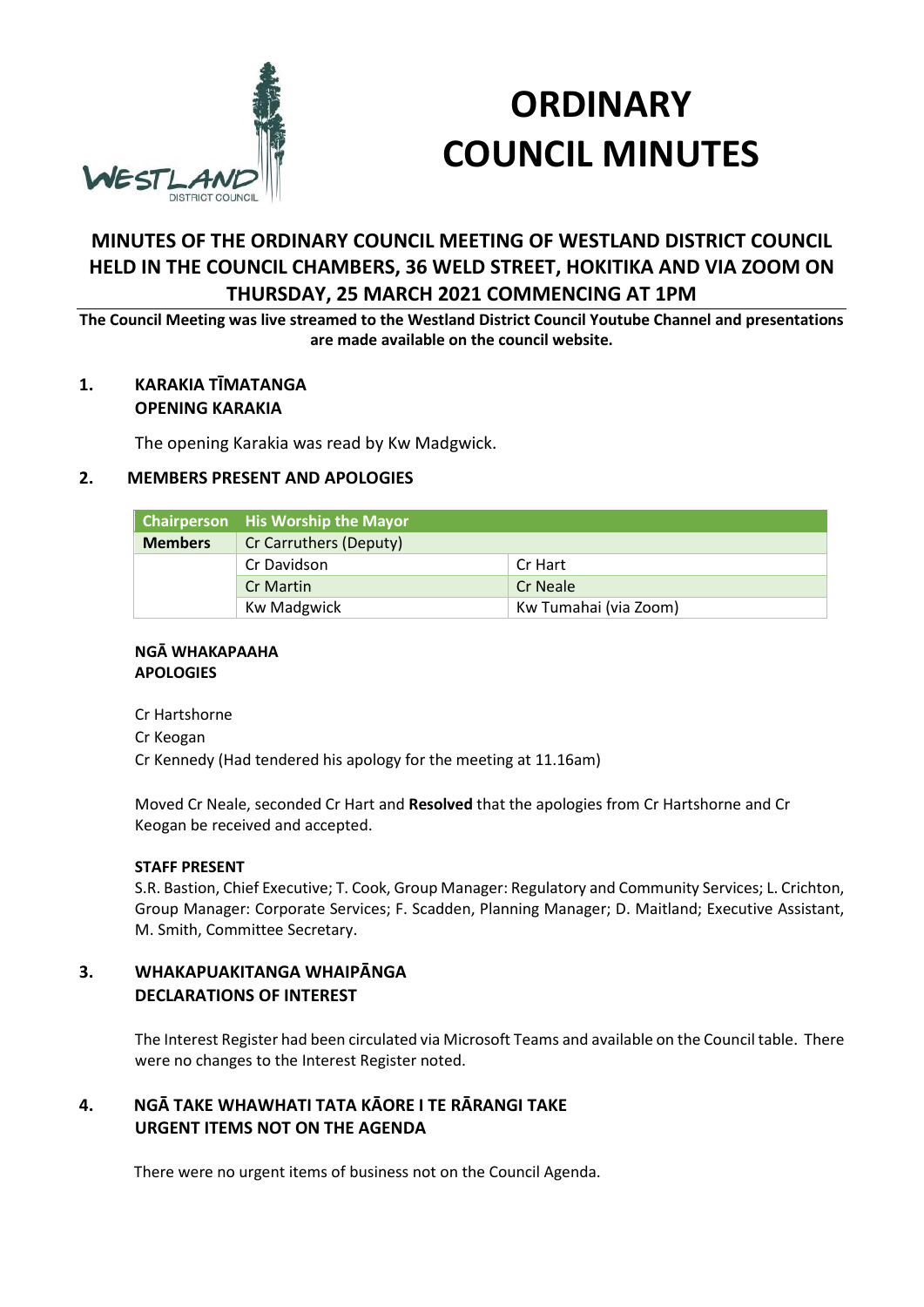## **5. NGĀ MENETI O TE HUI KAUNIHERA MINUTES OF MEETINGS**

The Minutes of the previous meetings were circulated separately via Microsoft Teams.

#### **Ordinary Council Meeting Minutes – 25 February 2021**

Moved Deputy Mayor Carruthers, seconded Cr Neale and **Resolved** that the Minutes of the Ordinary Council Meeting held on the 25 February 2021 be confirmed as a true and correct record of the meeting.

#### **Extraordinary Chief Executive's Review Committee Meeting Minutes – 16 March 2021**

Moved Cr Martin, seconded His Worship the Mayor and **Resolved** that the Minutes of the Extraordinary Chief Executive's Review Committee Meeting held on the 16 March 2021 be received.

#### **Extraordinary Council Meeting Minutes – 16 March 2021**

Moved Cr Davidson, seconded Cr Martin and **Resolved** that the Minutes of the Extraordinary Council Meeting held on the 16 March 2021 be confirmed as a true and correct record of the meeting.

The Chair **Approved** that their digital signature be added to the confirmed Meeting Minutes of the Ordinary Council Meeting held on the 25 February 2021 and the Extraordinary Council Meeting held on the 16 March 2021.

## **6. ACTION LIST**

The Chief Executive spoke to the Action List and provided the following updates:

#### **Kaniere School Students – Cycle trail**

The site visit with the Councillors has been completed. Lights have arrived in New Zealand and will be installed in the next few weeks.

#### **Fox Landfill**

The Glacier Guides have finished the clean-up of any remaining materials due to the flooding event. The Fox River Landfill dig out and transfer to Butlers is 100% completed and signed off by external consultants that all material has been removed. Rock wall remediation underway. Butler's Landfill upgrade work to be consented and tender awarded – anticipate the process being completed by end of April.

#### **Iwi representation around the Council table**

Response received from the Department of Internal Affairs. Further discussions to be completed on the next steps. A meeting is to be set to start the process. Cr Hart and Cr Martin to take the lead.

#### **Hokitika Waste Water Treatment Plant**

A meeting with Iwi representatives was held last week, the decision was made to hold a full workshop with stakeholders at the Arahura Marae, scheduled for the  $7<sup>th</sup>$  April.

#### **Committee/Subcommittee Meetings Structure**

To present to Council at the April Council Meeting in agreement with the Mayor.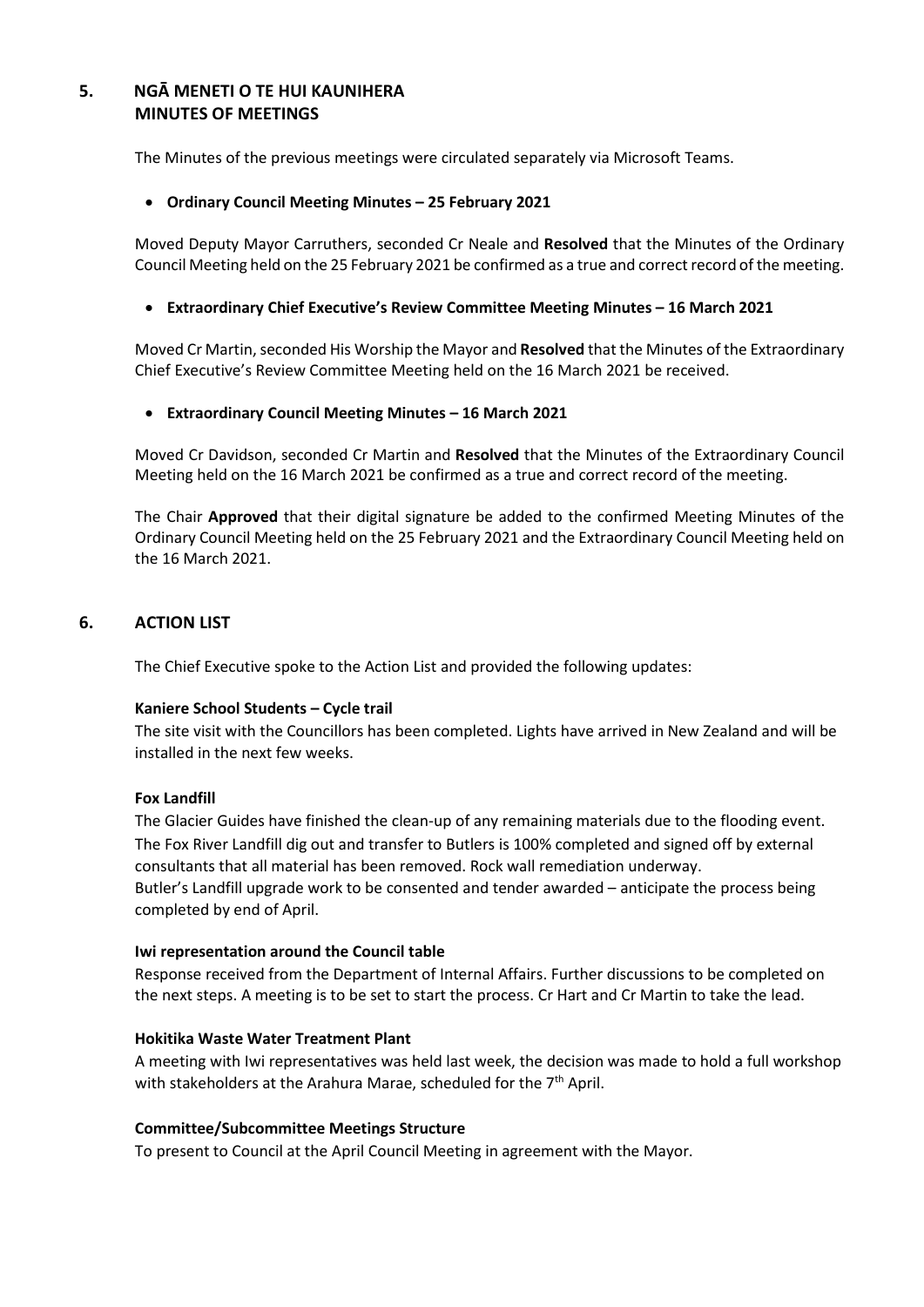#### **Gillespies Beach Miners Cemetery Closure**

Have reached out to the effected parties, no reply as at this date. Will be given another 30 days to reply, at which point the item will be removed from the Action List.

#### **Speed Limit Register Review – Stage 2**

To be conducted post the New Zealand Transport Agencies speed limits review.

#### **Ross Chinese Gardens – Flooding issues**

A second meeting was held last week, Westland District Council, the Department of Conservation and the Community are on the same page regarding the recommendation to move forward, engineering investigation to be done. Looking to develop a master plan for the lake, Councillor Keogan is working with the community on this plan.

#### **Enviroschools Letter**

In progress.

## **Department of Conservation (DOC) to speak to Council – National Park Management Plan**

The West Coast Operations Manager is scheduled to speak at the April Council Meeting.

## **Workshop with Westland Holdings Limited (WHL) Directors – Governance Structure and Statement of Interest**

Has been completed. Remove from the list.

## **Workshop with WHL Directors and Destination Westland – Pensioner Housing Strategy**

A meeting is to be scheduled prior to the May Economic Development Committee Meeting.

Moved Deputy Mayor Carruthers, seconded Cr Davidson and **Resolved** that the updated Action List be received. With the below amendments/actions:

- The Chief Executive to review the road layout at the Kaniere Crossing. The hard left corner as you exit the bridge. Suggestion to have the road go straight ahead and then turn left. Report back to the next Council Meeting.
- The Chief Executive to report back to Council on the Kumara Gardens.
- Workshop with Westland Holdings Limited (WHL) Directors Governance Structure and Statement of Interest – Completed, remove from the list.
- The Chief Executive to provide an update from Jobs for Nature at the next Council Meeting.

## **7. NGĀ TĀPAETANGA PRESENTATIONS**

## **Rural Connectivity Group (RCG) West Coast**

Gill Evans, Community Engagement Manager spoke to this presentation and updated Council on the below topics:

- Increased connectivity in the regions to bridge the digital divide.
- Where are we now?
- RCG Sites Westland
- RCG Sites Westland Live sites
- RCG Westland District Council Progression
- RCG Fibre Enabled Sites (aligned with the Chorus fibre rollout)
- Predicted coverage Neils Beach to Gillespies Beach
- Predicted coverage Gillespies Beach to Hokitika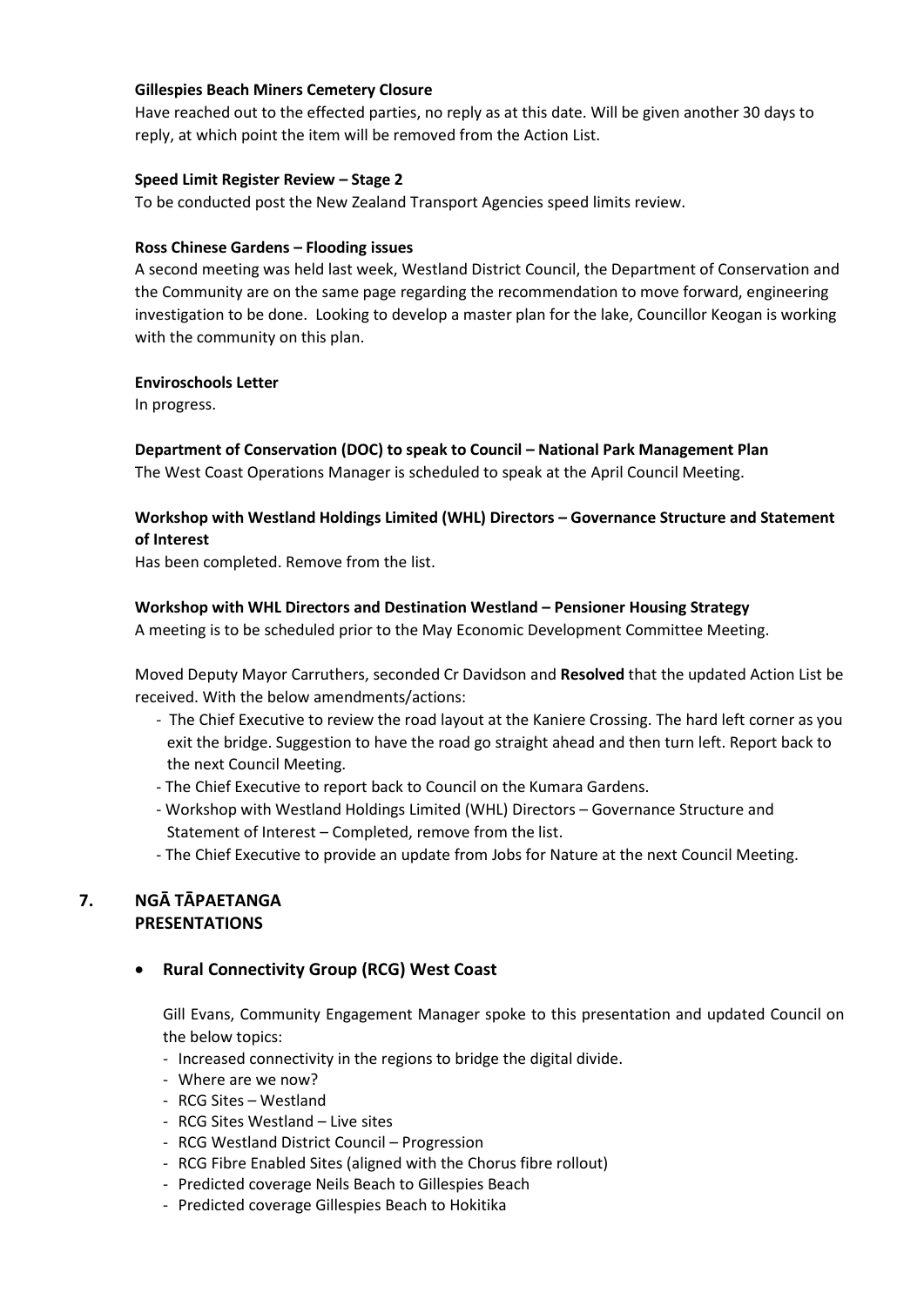#### - Okuru and Haast Connection

Moved Cr Neale, seconded Cr Hart and **Resolved** that the presentation from Gill Evans, Community Engagement Manager from the Rural Connectivity Group be received.

*Cr Martin left the Council Chambers at 1.50pm and returned to the chambers at 1.54pm.* 

## **8. PŪRONGO KAIMAHI STAFF REPORTS**

#### **Financial Performance: February 2021**

The Finance Manager spoke to this item and advised the purpose of this report is to provide an indication of Councils financial performance for eight months to 28 February 2021.

Moved Cr Neale, seconded Cr Hart and **Resolved** that the Financial Performance Report for February 2021 from the Finance Manager, Westland District Council be received.

#### **9. ADMINISTRATIVE RESOLUTION**

Moved Deputy Mayor Carruthers, seconded Cr Martin and **Resolved** that Council confirm its Seal being affixed to the following document as listed on the Agenda:

| <b>Andrew Peter</b><br><b>GILMORE</b> | Warrant of<br>Appointment -<br><b>Building</b><br>Control Officer | To act in the Westland District as:<br>An Officer pursuant to Section 174 of the Local<br>$\bullet$<br>Government Act 2002; and<br>An Authorised Officer pursuant to Section 222 of the<br>$\bullet$<br>Building Act 2004; and                                         |  |
|---------------------------------------|-------------------------------------------------------------------|------------------------------------------------------------------------------------------------------------------------------------------------------------------------------------------------------------------------------------------------------------------------|--|
|                                       |                                                                   | An Enforcement Officer pursuant to Section 371b of the<br>$\bullet$<br>Building Act 2004; and<br>An Officer under the Westland District Council Bylaws; and<br>$\bullet$<br>An Enforcement Officer pursuant to Section 38 of the Resource<br>٠<br>Management Act 1991. |  |

#### **10. KA MATATAPU TE WHAKATAUNGA I TE TŪMATANUI RESOLUTION TO GO INTO PUBLIC EXCLUDED**

(to consider and adopt confidential items)

 Moved His Worship the Mayor, seconded Cr Hart and **Resolved** that Council confirm that the public were excluded from the meeting in accordance with Section 48, Local Government Official Information and Meetings Act 1987 at 2.05pm.

The general subject of the matters to be considered while the public are excluded, the reason for passing this resolution in relation to each matter and the specific grounds under Section 48(1) of the Local Government Official Information and Meetings Act 1987 for the passing of the resolution are as follows:

**Item No.**  General subject of Reason for passing Ground(s) under Section 48(1) for the **each matter to be this resolution in passing of this resolution considered**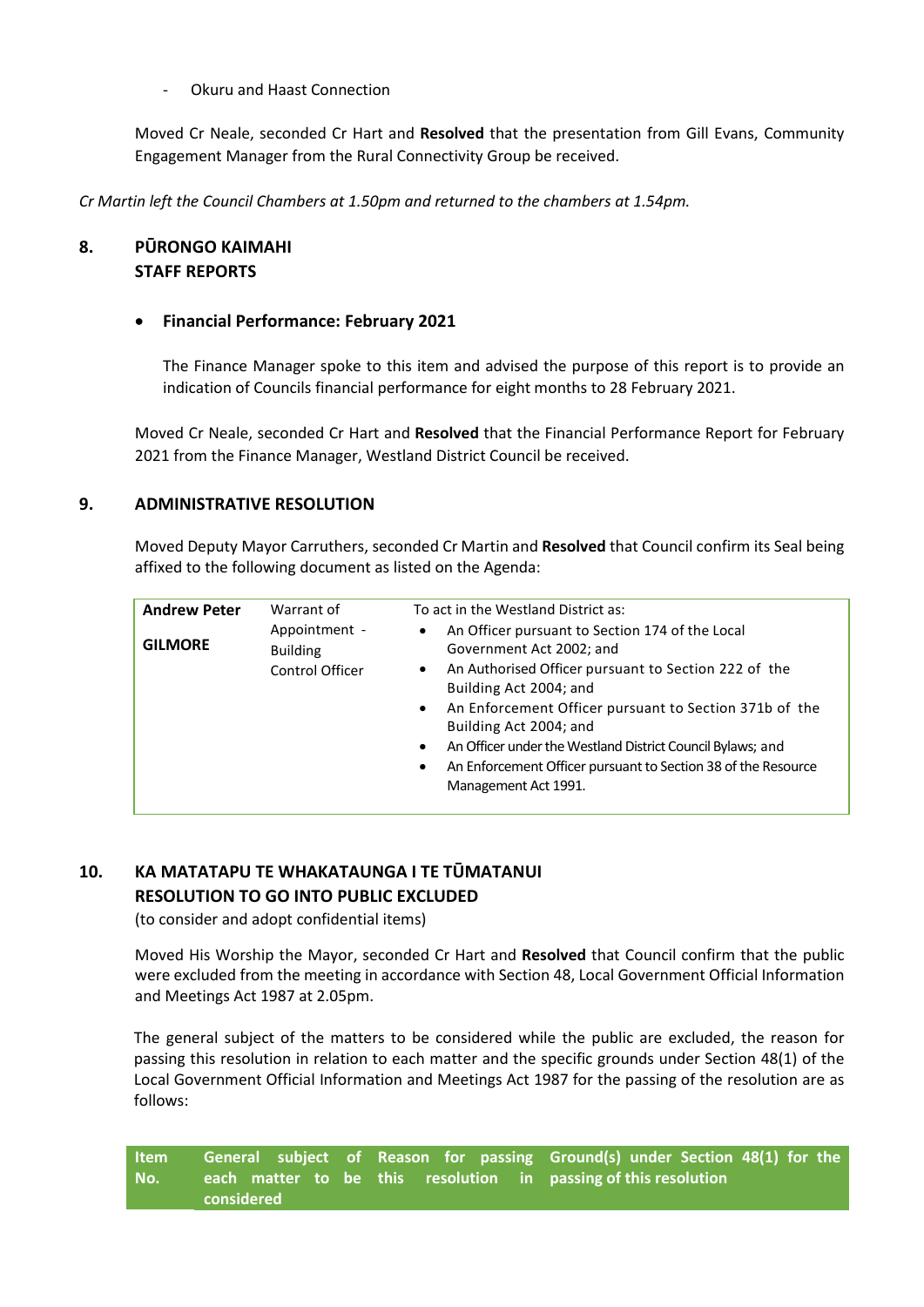|    |                                                                                                            | relation<br>each<br>to<br>matter                           |                                                                                                                                                                                                                          |
|----|------------------------------------------------------------------------------------------------------------|------------------------------------------------------------|--------------------------------------------------------------------------------------------------------------------------------------------------------------------------------------------------------------------------|
| 1. | <b>Confidential Minutes</b><br>- Ordinary Council<br>Meeting: 25 February<br>2021                          | Good<br>reasons<br>to<br>withhold exist under<br>Section 7 | That the public conduct of the relevant<br>part of the proceedings of the meeting<br>would be likely to result in the disclosure<br>of information for which good reason or<br>withholding exists.<br>Section $48(1)(a)$ |
| 2. | <b>Confidential Minutes</b><br>- Chief Executive's<br><b>Review Committee</b><br>Meeting: 16 March<br>2021 | Good<br>reasons<br>to<br>withhold exist under<br>Section 7 | That the public conduct of the relevant<br>part of the proceedings of the meeting<br>would be likely to result in the disclosure<br>of information for which good reason or<br>withholding exists.<br>Section $48(1)(a)$ |
| 3. | Proposed Land<br>Exchange - Insolvent<br>Track                                                             | Good<br>reasons<br>to<br>withhold exist under<br>Section 7 | That the public conduct of the relevant<br>part of the proceedings of the meeting<br>would be likely to result in the disclosure<br>of information for which good reason or<br>withholding exists.<br>Section $48(1)(a)$ |

This resolution is made in reliance on sections 48(1)(a) and (d) of the Local Government Official Information and Meetings Act 1987 and the particular interests or interests protected by section 7 of that Act, which would be prejudiced by the holding of the relevant part of the proceedings of the meeting in public are as follows:

| Item No. | <b>Interest</b>                                                                          |  |
|----------|------------------------------------------------------------------------------------------|--|
| 1,2,3    | Protect the privacy of natural persons, including that of deceased natural persons.      |  |
|          | (Section 7(2)(a))                                                                        |  |
|          | Protect information where the making available of the information:                       |  |
|          | (ii) would be likely unreasonably to prejudice the commercial position of the person who |  |
|          | supplied or who is the subject of the information.                                       |  |
|          | (Section 7(2)(b))                                                                        |  |
|          |                                                                                          |  |
| 1, 2, 3  | Enable any local authority holding the information to carry on, without prejudice or     |  |
|          | disadvantage, negotiations (including commercial and industrial negotiations).           |  |
|          | (Section 7(2)(i))                                                                        |  |
|          |                                                                                          |  |

Moved His Worship the Mayor, seconded Cr Hart and **Resolved** that the business conducted in the 'Public Excluded Section' be confirmed and accordingly, the meeting went back to the open part of the meeting at 2.18pm.

## **DATE OF NEXT ORDINARY COUNCIL MEETING – 29 APRIL 2021 COUNCIL CHAMBERS, 36 WELD STREET, HOKITIKA AND VIA ZOOM**

## **MEETING CLOSED AT 2.18PM**